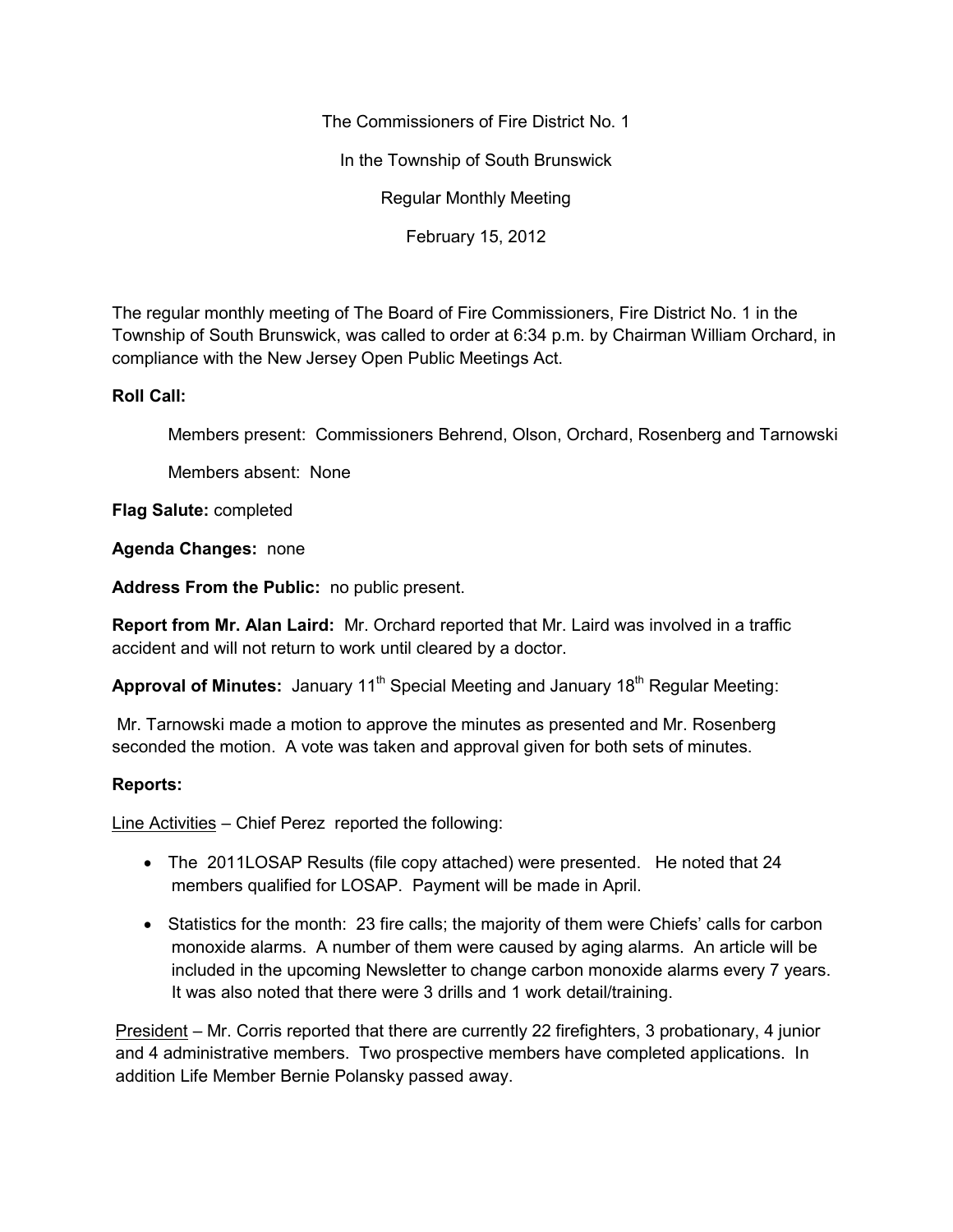Treasurer's Report/Voucher List – Mr. Rosenberg presented the report (file copy needed). He noted that it was a light month for bills. After review of the Voucher List, Mr. Tarnowski made a motion to accept the List as presented and Mr. Behrend seconded the motion. A vote was taken and passed.

Secretary's Report – Mr. Olson reported that the annual Budget election is Saturday, February 18<sup>th</sup>. Mr. Rosenberg reported that he had been contacted by the South Brunswick Post and the South Brunswick Patch about the 2012 Budget. There were no unusual questions.

Fire Coordinator – Mr. Perez presented the report (file copy attached). He reported that the Web Site for the Fire District is in the process of being redesigned and will include all the requirements dictated by the State. It should be completed in the next two/three months.

Chairman – Mr. Orchard commended the Fire Company in their support for one of its members, who participated in a charity run, in his gear.

Mr. Orchard opened the floor to discussion about returning the regular meeting night back to the second Monday at 6:30. This move would allow the Chairman, Chief and President more flexibility in other Fire Company meetings. Mr. Rosenberg stated that there should be no problem with bill payments. The change will begin in April.

## Standing Committee Reports –

*Fire Company Liaison/Public Relations -* Mr.Behrend stated that the names and positions of all the Line and Administrative Officers will be included in the upcoming Newsletter. In addition, District Officers will be included once the reorganization takes place. As previously discussed, an article will be included about the 7-year life of c/o alarms, as well as info on dryer fires, per a Liberty Mutual article.

*Rescue Squad Liaison –* Mr. Tarnowski had nothing to report.

*State Association –* Mr. Rosenberg stated that the next meeting will be the first Saturday in March. He will e-mail the Commissioners with the location.

*Joint Board –* Mr. Rosenberg stated that the Joint Board has been dissolved. This topic will begin from future agendas.

*Insurance –* Mr. Orchard reported that the Bollinger Agency is working to get the premiums requested by Cigna, reduced. Mr. Orchard noted that a death benefit claim is in the process for Bernie Polansky.

**Unfinished Business: Rescue Truck** – previously discussed.

**New Business:** Mr. Olson thanked the District for the fruit basket and Mr. Orchard stated that the Board was very sorry for his loss.